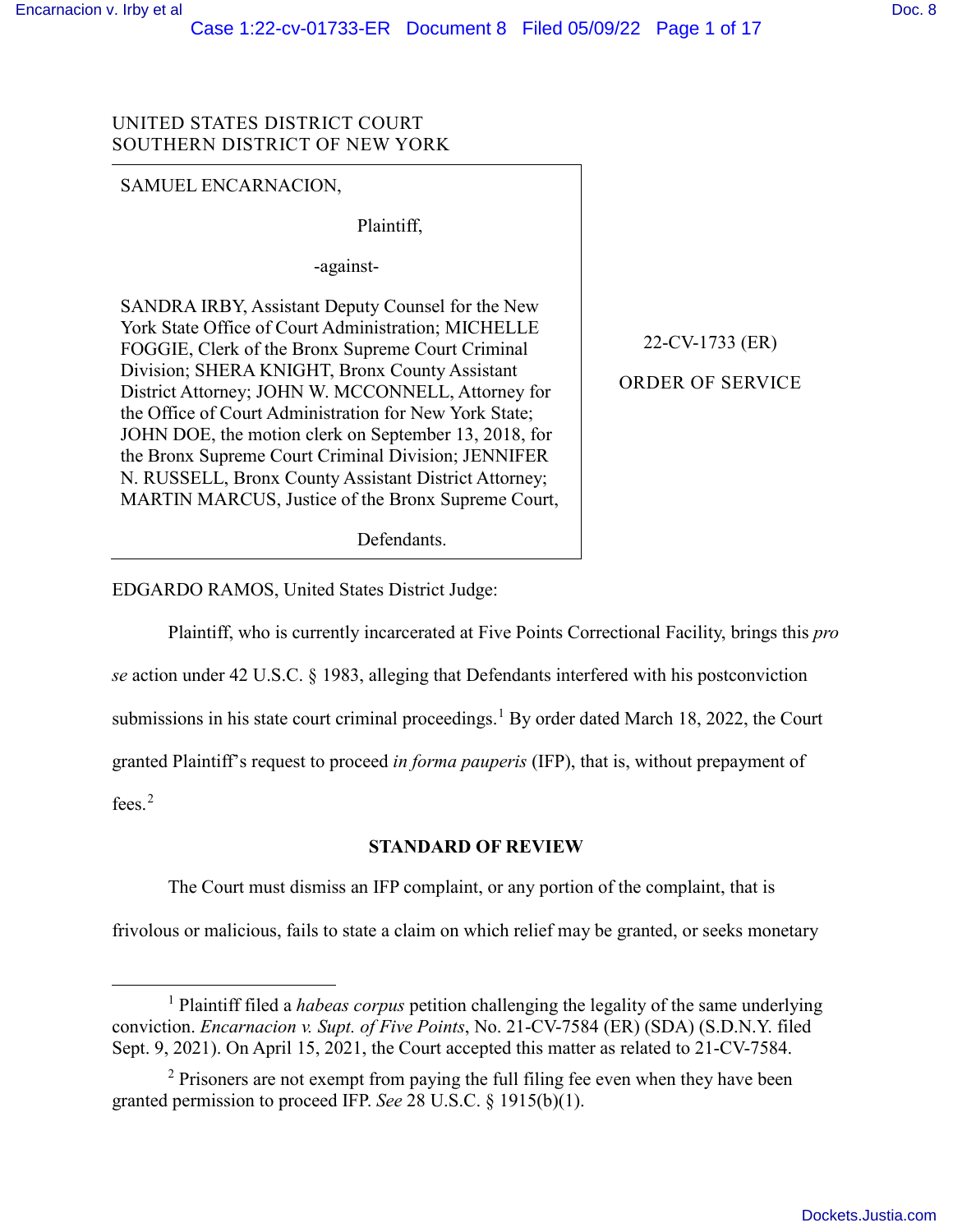#### Case 1:22-cv-01733-ER Document 8 Filed 05/09/22 Page 2 of 17

relief from a defendant who is immune from such relief. 28 U.S.C. § 1915(e)(2)(B); *see Livingston v. Adirondack Beverage Co.*, 141 F.3d 434, 437 (2d Cir. 1998). The Court must also dismiss a complaint when the Court lacks subject matter jurisdiction of the claims raised. *See* Fed. R. Civ. P. 12(h)(3).

While the law mandates dismissal on any of these grounds, the Court is obliged to construe *pro se* pleadings liberally, *Harris v. Mills*, 572 F.3d 66, 72 (2d Cir. 2009), and interpret them to raise the "strongest [claims] that they *suggest*," *Triestman v. Fed. Bureau of Prisons*, 470 F.3d 471, 474 (2d Cir. 2006) (internal quotation marks and citations omitted) (emphasis in original). But the "special solicitude" in *pro se* cases, *id*. at 475 (citation omitted), has its limits – to state a claim, *pro se* pleadings still must comply with Rule 8 of the Federal Rules of Civil Procedure, which requires a complaint to make a short and plain statement showing that the pleader is entitled to relief.

The Supreme Court has held that, under Rule 8, a complaint must include enough facts to state a claim for relief "that is plausible on its face." *Bell Atl. Corp. v. Twombly*, 550 U.S. 544, 570 (2007). A claim is facially plausible if the plaintiff pleads enough factual detail to allow the Court to draw the inference that the defendant is liable for the alleged misconduct. In reviewing the complaint, the Court must accept all well-pleaded factual allegations as true. *Ashcroft v. Iqbal*, 556 U.S. 662, 678-79 (2009). But it does not have to accept as true "[t]hreadbare recitals of the elements of a cause of action," which are essentially just legal conclusions. *Twombly*, 550 U.S. at 555. After separating legal conclusions from well-pleaded factual allegations, the Court must determine whether those facts make it plausible – not merely possible – that the pleader is entitled to relief. *Id.*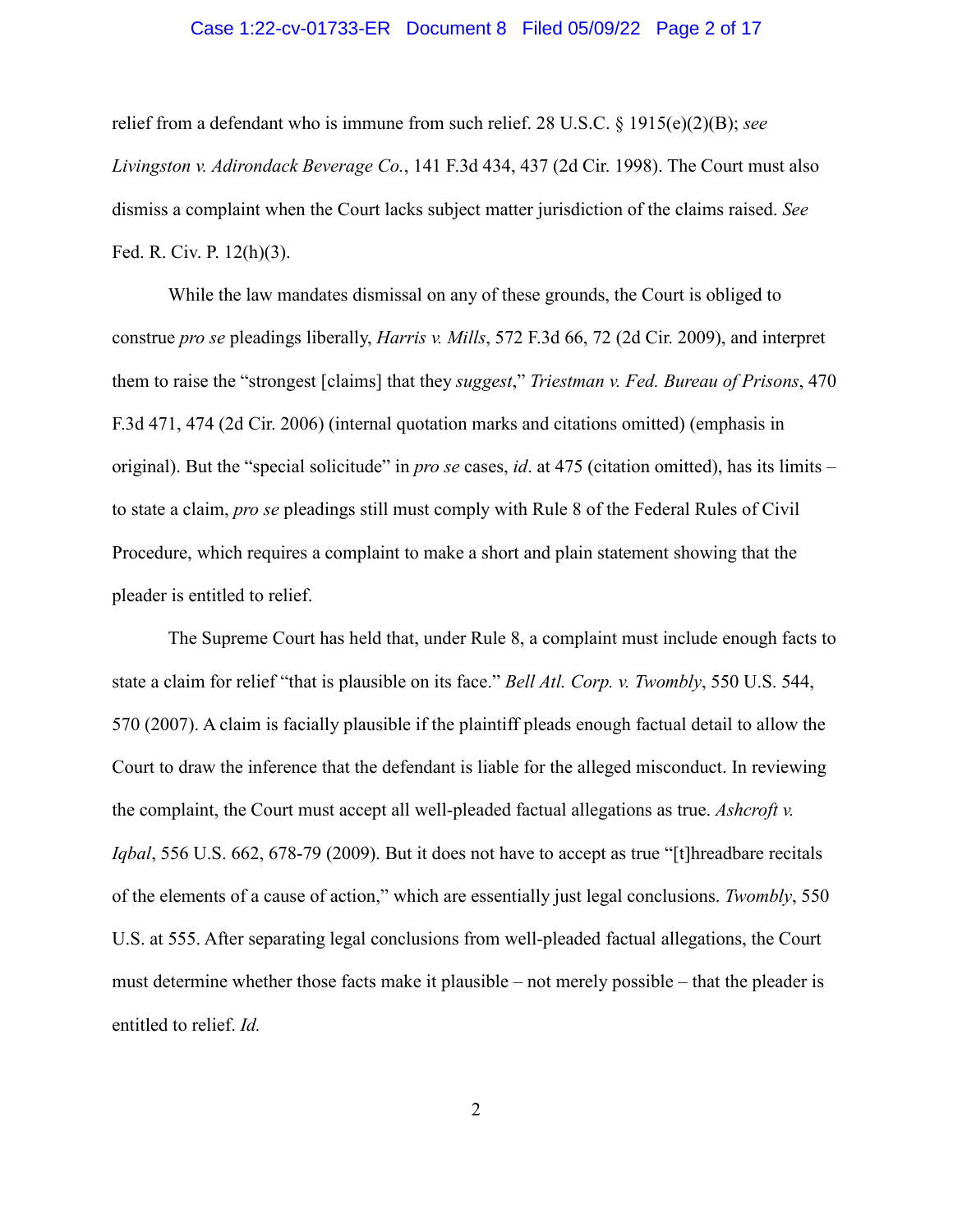#### **DISCUSSION**

#### **A. Immune defendants**

#### 1. **Justice Marcus**

Judges are absolutely immune from suit for damages for any actions taken within the scope of their judicial responsibilities. *Mireles v. Waco*, 502 U.S. 9, 11 (1991). Generally, "acts arising out of, or related to, individual cases before the judge are considered judicial in nature." *Bliven v. Hunt*, 579 F.3d 204, 210 (2d Cir. 2009). "Even allegations of bad faith or malice cannot overcome judicial immunity." *Id.* (citations omitted). This is because, "[w]ithout insulation from liability, judges would be subject to harassment and intimidation . . . ." *Young v. Selsky*, 41 F.3d 47, 51 (2d Cir. 1994). In addition, as amended in 1996, § 1983 provides that "in any action brought against a judicial officer for an act or omission taken in such officer's judicial capacity, injunctive relief shall not be granted unless a declaratory decree was violated or declaratory relief was unavailable." 42 U.S.C. § 1983.

Judicial immunity does not apply when the judge takes action "outside" his judicial capacity, or when the judge takes action that, although judicial in nature, is taken "in absence of jurisdiction." *Mireles,* 502 U.S. at 9-10; *see also Bliven,* 579 F.3d at 209-10 (describing actions that are judicial in nature). But "the scope of [a] judge's jurisdiction must be construed broadly where the issue is the immunity of the judge." *Stump v. Sparkman,* 435 U.S. 349, 356 (1978).

Plaintiff fails to allege any facts showing that Justice Marcus acted beyond the scope of his judicial responsibilities or outside his jurisdiction. *See Mireles*, 509 U.S. at 11-12. Because Plaintiff sues Justice Marcus for "acts arising out of, or related to, individual cases before him," he is immune from suit for such claims. *Bliven*, 579 F.3d at 210. Plaintiff's claims are dismissed under the doctrine of judicial immunity, 28 U.S.C.  $\S$  1915(e)(2)(B)(iii), and, consequently, as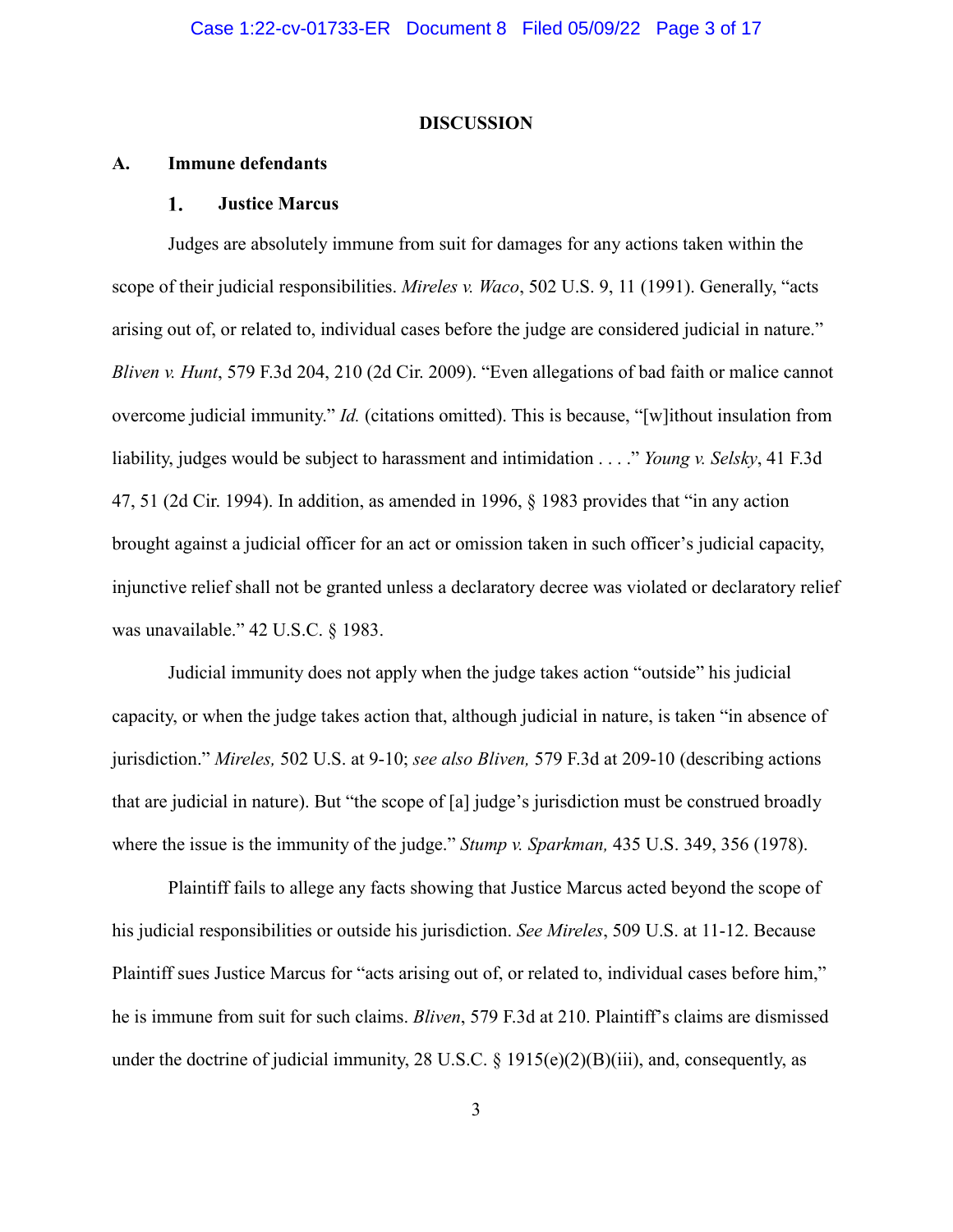#### Case 1:22-cv-01733-ER Document 8 Filed 05/09/22 Page 4 of 17

frivolous, 28 U.S.C. § 1915(e)(2)(B)(i). *See Mills v. Fischer*, 645 F.3d 176, 177 (2d Cir. 2011) (holding that any claim dismissed on the ground of absolute judicial immunity is frivolous for purposes of the IFP statute, 28 U.S.C. § 1915).

#### $2.$ **Assistant district attorneys Knight and Russell**

Plaintiff names as defendants two assistant district attorneys (ADAs) in connection with their response to Plaintiff's efforts to challenge his state court conviction. Prosecutors are immune from civil suits for damages for acts committed within the scope of their official duties where the challenged activities are not investigative in nature but, rather, are "'intimately associated with the judicial phase of the criminal process.'" *Giraldo v. Kessler*, 694 F.3d 161, 165 (2d Cir. 2012) (quoting *Imbler v. Pachtman*, 424 U.S. 409, 430 (1976)); *see also Buckley v. Fitzsimmons*, 509 U.S. 259, 269 (1993) (absolute immunity is analyzed under a "functional approach" that "looks to the nature of the function performed, not the identity of the actor who performed it" (internal quotation marks and citations omitted)).

The Second Circuit has held that "absolute immunity shields work performed during a postconviction collateral attack, at least insofar as the challenged actions are part of the prosecutor's role as an advocate for the state." *Warney v. Monroe Cnty.*, 587 F.3d 113, 123 (2d Cir. 2009) (noting that "a prosecutor's function depends chiefly on whether there is pending or in preparation a court proceeding in which the prosecutor acts as an advocate"); *Buari v. City of New York*, 530 F. Supp. 3d 356, 381 (S.D.N.Y. 2021) (holding that the prosecutor's "alleged actions were integral to defending Buari's conviction against a post-conviction attack and are therefore protected by absolute immunity.")

Here, Plaintiff's allegations against ADAs Knight and Russell arise from their roles as advocates for the state in defending a conviction from collateral attack. Because they are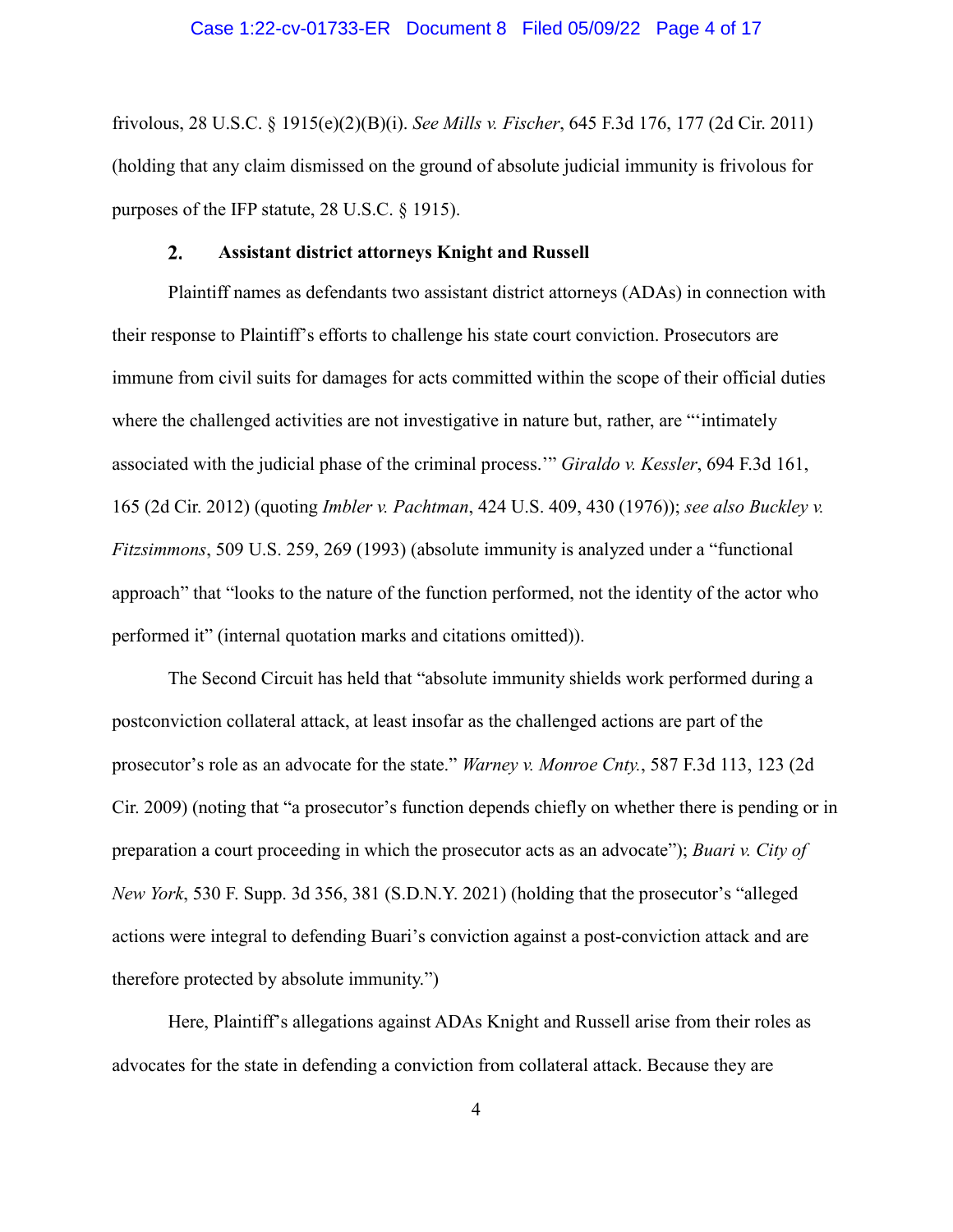#### Case 1:22-cv-01733-ER Document 8 Filed 05/09/22 Page 5 of 17

protected by absolute immunity, Plaintiff's claims against them are dismissed under the doctrine of prosecutorial immunity, 28 U.S.C. § 1915(e)(2)(B)(iii), and, consequently, as frivolous, 28 U.S.C. § 1915(e)(2)(B)(i). *See Collazo v. Pagano*, 656 F. 3d 131, 134 (2d Cir. 2011) (holding that claims dismissed because of prosecutorial immunity are frivolous for the purpose of the IFP statute, 28 U.S.C. § 1915).

#### $3.$ **Government attorneys McConnell and Irby**

Plaintiff also names two New York State Office of Court Administration attorneys who represented Bronx Supreme Court Criminal Division Clerk Michelle Foggie in an Article 78 proceeding Plaintiff filed against her; Foggie is also a defendant in this case. Government attorneys are immune from suit under Section 1983 for damages, in their individual capacities, "when functioning as an advocate of the state [or local government] in a way that is intimately associated with the judicial process." *Mangiafico v. Blumenthal*, 471 F.3d 391, 396 (2d Cir. 2006). This immunity applies to government attorneys who perform functions "'that can fairly be characterized as closely associated with the conduct of litigation or potential litigation' in civil suits." *Id.* (quoting *Barrett v. United States*, 798 F.2d 565, 572 (2d Cir. 1986)); *Haughey v. Cnty. of Putnam*, No. 18-CV-2861 (KMK), 2020 WL 1503513, at \*10 (S.D.N.Y. Mar. 29, 2020) (recognizing that government attorneys have absolute immunity for their actions "defending civil suits") (quoting *Spear v. Town of W. Hartford*, 954 F.2d 63, 66 (2d Cir. 1992)); *O'Callaghan v. City of New York*, No. 16-CV-1139 (ER), 2016 WL 7177509, at \*11 (S.D.N.Y. Dec. 8, 2016) (holding that an Assistant Corporation Counsel defendant was entitled to absolute immunity for defending the City of New York in a state civil action).

Plaintiff's allegations against Defendants McConnell and Irby relate to their actions taken within the scope of their jobs representing a state employee in civil court proceedings, and they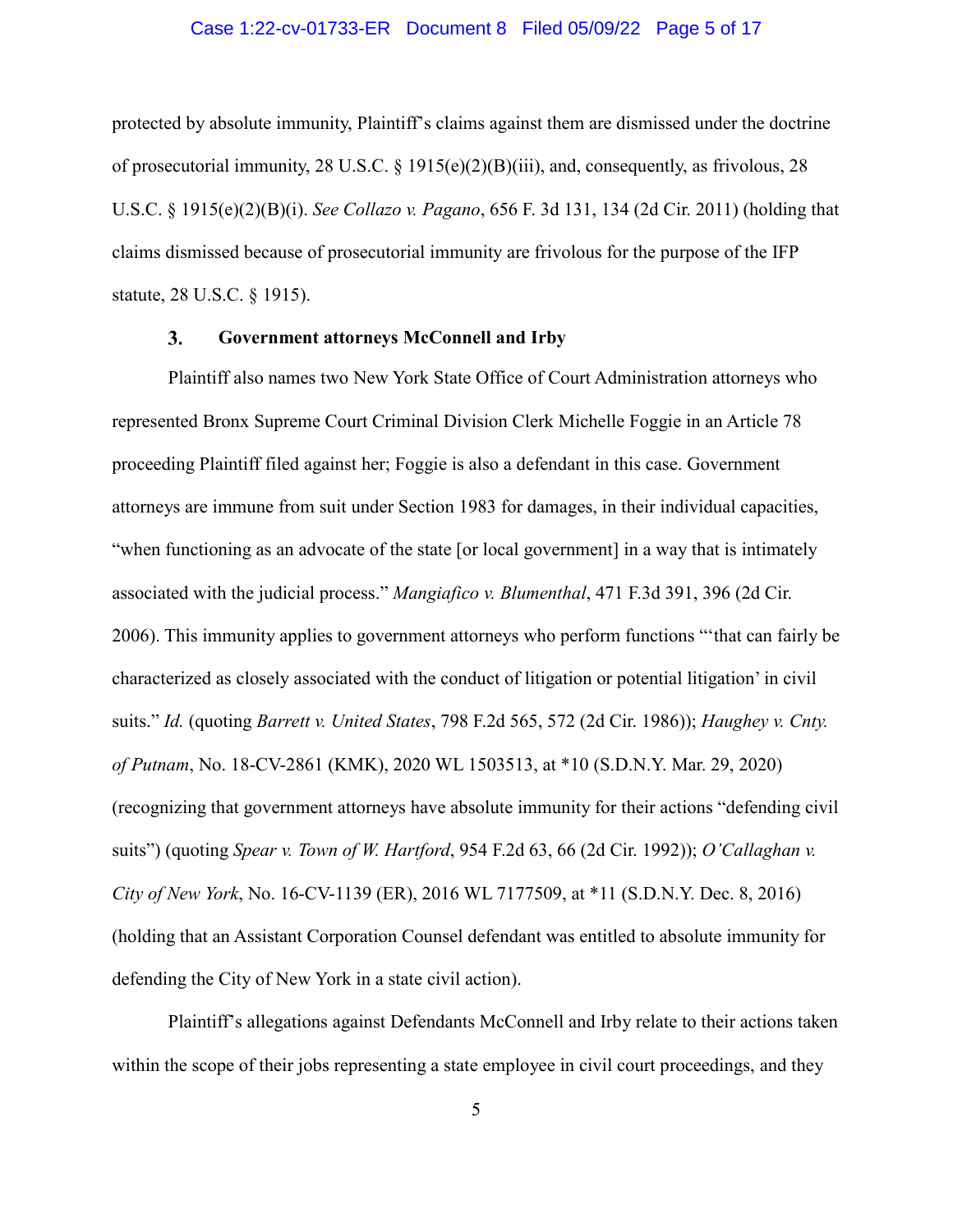### Case 1:22-cv-01733-ER Document 8 Filed 05/09/22 Page 6 of 17

are immune from suit. Therefore, these claims are dismissed based on absolute immunity. 28 U.S.C.  $\S 1915(e)(2)(B)(iii)$ .

### **B. Michelle Foggie and Doe court clerk**

Plaintiff names as defendants Foggie and a Doe motions clerk for allegedly failing to docket his § 440.10 motion challenging his conviction. Judicial immunity has been extended to court clerks and "others who perform functions closely associated with the judicial process" when they are performing discretionary acts of a judicial nature which are essential to the judicial process, especially the filing of court documents and managing a court's calendar. *Cleavinger v. Saxner*, 474 U.S. 193, 200 (1985); *see Rodriguez v. Weprin*, 116 F.3d 62, 66 (2d Cir. 1997) (extending judicial immunity to state court clerks who were ordered by Appellate Division judges not to provide a litigant with documents and not to expand the record on appeal). Courts have held that "Clerk's Office activities of filing and docketing legal documents" are an "integral part of the judicial process" and are thus entitled to absolute immunity. *McKnight v. Middleton*, 699 F. Supp. 2d 507, 526 (E.D.N.Y. 2010), *aff'd*, 434 F. App'x 32 (2d Cir. 2011); *see Bey v. New York*, No. 11-CV-3296, 2012 WL 4370272, at \*7 (E.D.N.Y. Sept. 21, 2012) (holding that court clerks were entitled to absolute immunity in suit alleging they refused to file documents, and citing cases); *Humphrey v. Court Clerk for the Second Circuit*, No. 08-CV-0363, 2008 WL 1945308, at \*2 (N.D.N.Y. May 1, 2008) (court clerks enjoy absolute immunity "if the task was undertaken pursuant to the explicit direction of a judicial officer or pursuant to the established practice of the court" (citing *Rodriguez*, 116 F.3d at 67)). Where a plaintiff is prevented from initiating a new action, some courts have found a possible violation of her rights. *See Humphrey*, 2008 WL 1945308, at \*2 (relying on *LeGrand v. Evan*, 702 F.2d 415, 418 (2d Cir. 1983) (reversing decision dismissing as frivolous complaint that alleged that clerk of the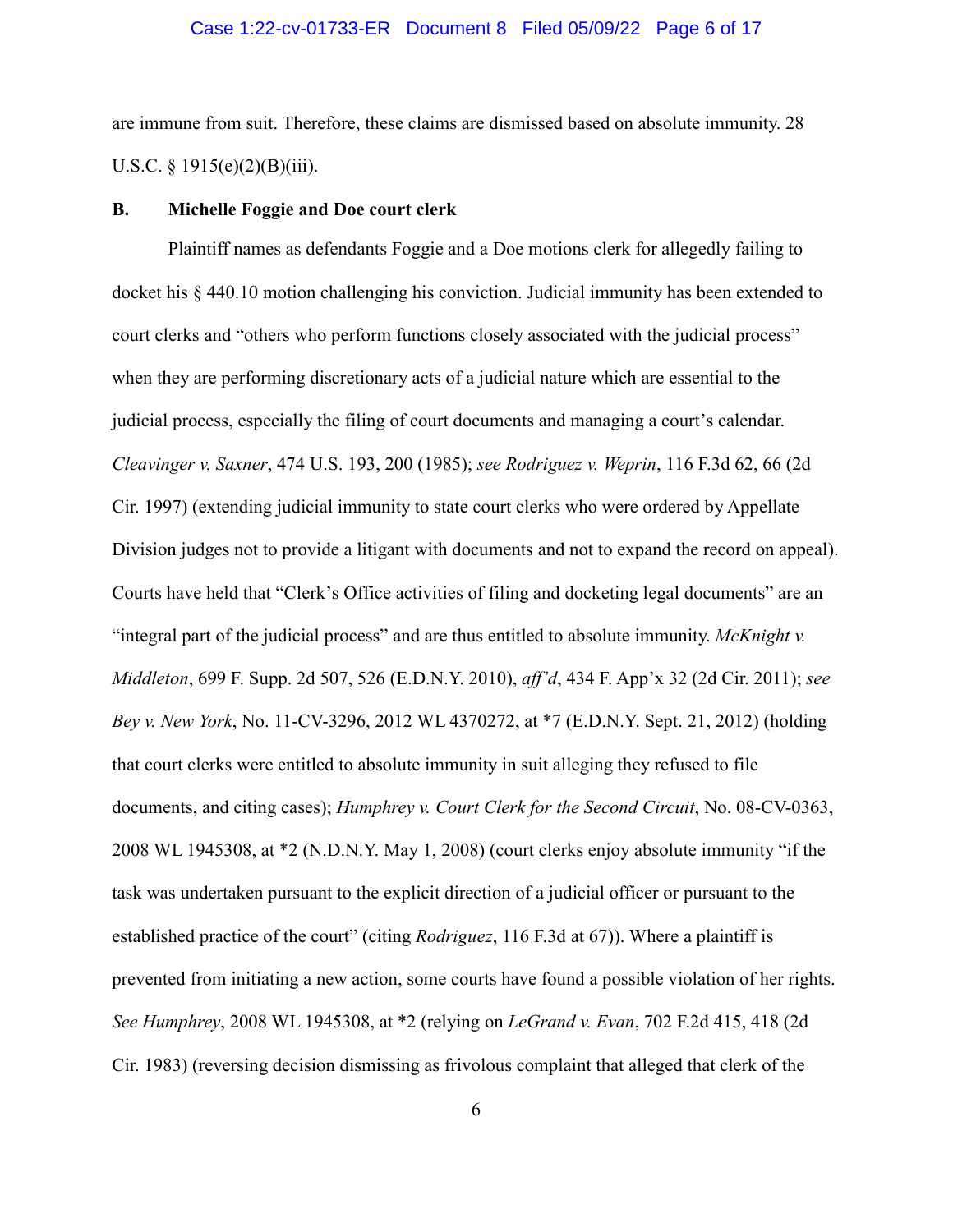### Case 1:22-cv-01733-ER Document 8 Filed 05/09/22 Page 7 of 17

New York Supreme Court, Kings County, refused to accept applications for a writ of *habeas corpus*, and noting that "many courts have accorded clerks only a qualified 'good faith' immunity from liability arising from ministerial acts.")).

It is not clear at this stage whether Foggie and the Doe clerk are entitled to only qualified immunity. Plaintiff alleges that these defendants failed to process his submission on or about September 13, 2018, and it is not clear whether that occurred pursuant to the explicit direction of a judicial officer or to the established practice of the court.<sup>3</sup> Accordingly, the Court declines at this stage to dismiss the claims against Foggie and the Doe clerk on immunity grounds.

#### **ORDER OF SERVICE**

Because Plaintiff has been granted permission to proceed IFP, Plaintiff is entitled to rely on the Court and the U.S. Marshals Service to effect service. *Walker v. Schult*, 717 F.3d. 119, 123 n.6 (2d Cir. 2013); *see also* 28 U.S.C. § 1915(d) ("The officers of the court shall issue and serve all process  $\dots$  in [IFP] cases."); Fed. R. Civ. P. 4(c)(3) (the court must order the Marshals Service to serve if the plaintiff is authorized to proceed IFP)). Although Rule 4(m) of the Federal Rules of Civil Procedure generally requires that the summons and complaint be served within 90 days of the date the complaint is filed, Plaintiff is proceeding IFP and could not have served the summons and complaint until the Court reviewed the complaint and ordered that a summons be

-

<sup>&</sup>lt;sup>3</sup> Plaintiff asserts that he made many attempts over a number of months to determine the status of his motion, but he either got no response, or he got conflicting information. (ECF 2 at 13-16.) The Court will address at a later stage whether this complaint is timely filed under Section 1983. *Pearl v. City of Long Beach*, 296 F.3d 76, 79 (2d Cir. 2002) (holding that in New York, the limitations period for a Section 1983 claim is three years from the date of accrual) (quoting *Owens v. Okure*, 488 U.S. 235, 249-50 (1989)); *In re U.S. Lines, Inc*., 318 F.3d 432, 436 (2d Cir. 2003) ("The doctrine of equitable tolling permits a court, "under compelling circumstances, [to] make narrow exceptions to the statute of limitations in order 'to prevent inequity.")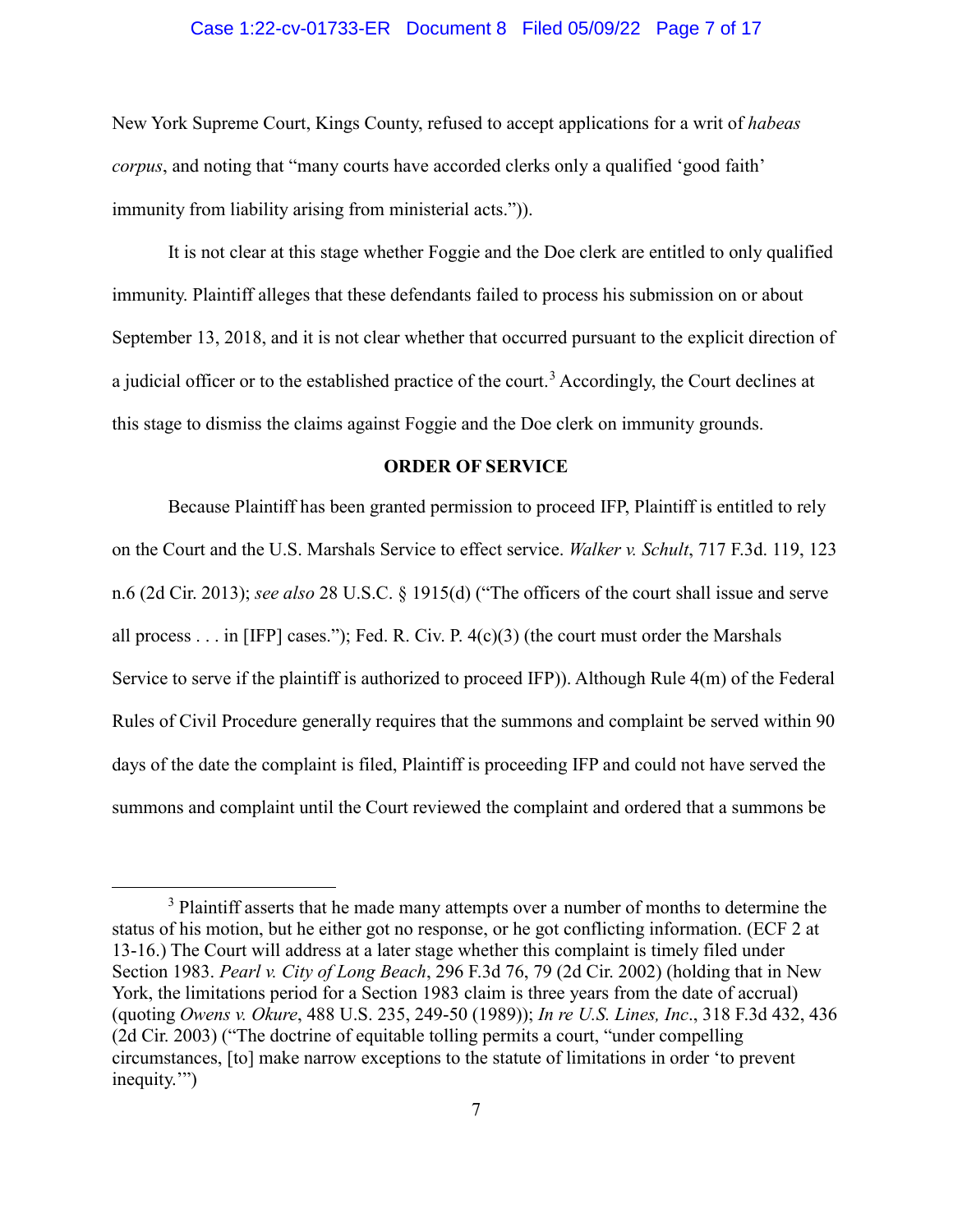### Case 1:22-cv-01733-ER Document 8 Filed 05/09/22 Page 8 of 17

issued. The Court therefore extends the time to serve until 90 days after the date the summons is issued. If the complaint is not served within that time, Plaintiff should request an extension of time for service. *See Meilleur v. Strong*, 682 F.3d 56, 63 (2d Cir. 2012) (holding that it is the plaintiff's responsibility to request an extension of time for service); *see also Murray v. Pataki*, 378 F. App'x 50, 52 (2d Cir. 2010) ("As long as the [plaintiff proceeding IFP] provides the information necessary to identify the defendant, the Marshals' failure to effect service automatically constitutes 'good cause' for an extension of time within the meaning of Rule  $4(m)$ .").

To allow Plaintiff to effect service on Defendant Michelle Foggie through the U.S. Marshals Service, the Clerk of Court is instructed to fill out a U.S. Marshals Service Process Receipt and Return form ("USM-285 form") for the defendant. The Clerk of Court is further instructed to issue a summons and deliver to the Marshals Service all the paperwork necessary for the Marshals Service to effect service upon the defendant.

Plaintiff must notify the Court in writing if her address changes, and the Court may dismiss the action if Plaintiff fails to do so.

#### **VALENTIN ORDER**

Under *Valentin v. Dinkins*, a *pro se* litigant is entitled to assistance from the district court in identifying a defendant. 121 F.3d 72, 76 (2d Cir. 1997). In the complaint, Plaintiff supplies sufficient information to permit the New York City Law Department to identify the Bronx Supreme Court criminal motions clerk who worked on September 13, 2018. It is therefore ordered that the government attorney or office, which/who is the attorney for and agent of the Click here to enter city, state agency, or federal agency, must ascertain the identity of the John Doe whom Plaintiff seeks to sue here and the address where the defendant may be served. The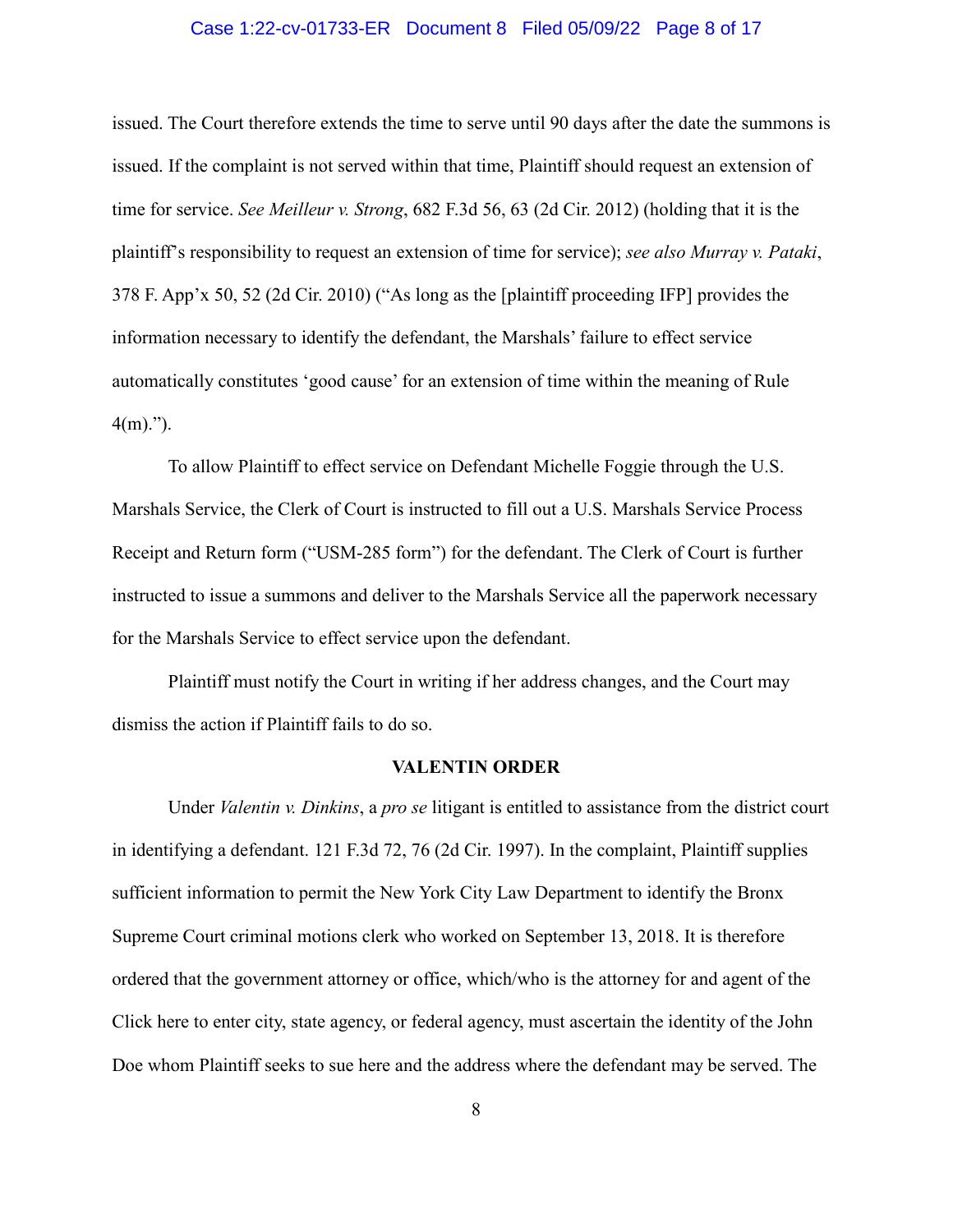### Case 1:22-cv-01733-ER Document 8 Filed 05/09/22 Page 9 of 17

New York City Law Department must provide this information to Plaintiff and the Court within sixty days of the date of this order.

Within thirty days of receiving this information, Plaintiff must file an amended complaint naming the John Doe defendant. The amended complaint will replace, not supplement, the original complaint. An amended complaint form that Plaintiff should complete is attached to this order. Once Plaintiff has filed an amended complaint, the Court will screen the amended complaint and, if necessary, issue an order directing the Clerk of Court to complete the USM-285 forms with the addresses for the named John Doe Defendant and deliver all documents necessary to effect service to the U.S. Marshals Service.

### **CONCLUSION**

For the reasons set forth in this order, Plaintiff's claims against the following defendants are dismissed: Sandra Irby, John W. McConnell, Shera Knight, Jennifer N. Russell, and Justice Martin Marcus.

The Clerk of Court is instructed to: (1) issue a summons for Michelle Foggie, complete the USM-285 form with the address for this defendant, and deliver all documents necessary to effect service to the U.S. Marshals Service; (2) mail a copy of this order and the complaint to the New York City Law Department at: 100 Church Street, New York, N.Y. 10007; and (3) mail an information package to Plaintiff.

An "Amended Complaint" form is attached to this order.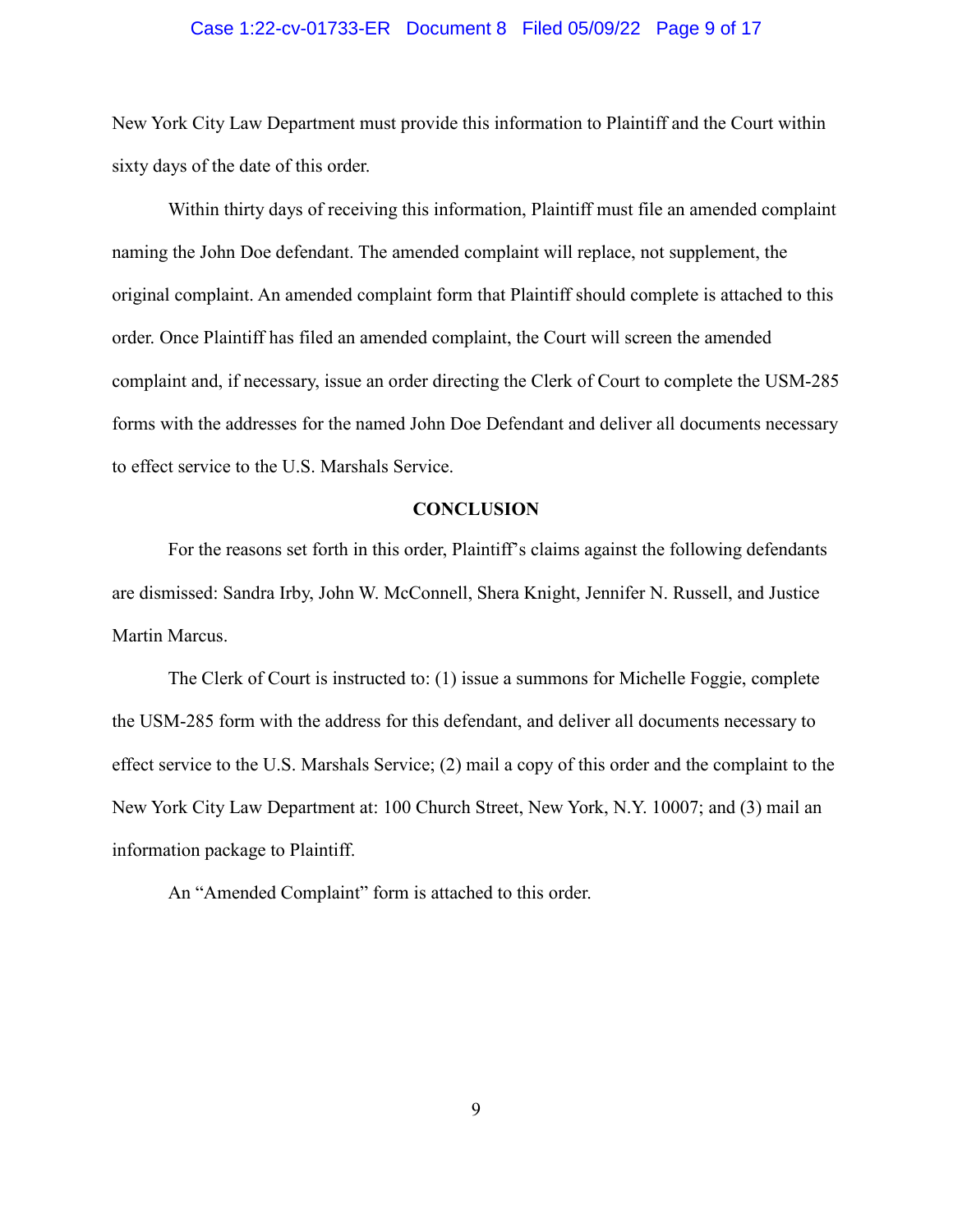### Case 1:22-cv-01733-ER Document 8 Filed 05/09/22 Page 10 of 17

The Court certifies under 28 U.S.C. § 1915(a)(3) that any appeal from this order would not be taken in good faith, and therefore IFP status is denied for the purpose of an appeal. *Cf. Coppedge v. United States*, 369 U.S. 438, 444-45 (1962) (holding that an appellant demonstrates good faith when he seeks review of a nonfrivolous issue).

SO ORDERED.

Dated: May 9, 2022 New York, New York

 $\mathscr{P}$ 

EDGARDO RAMOS United States District Judge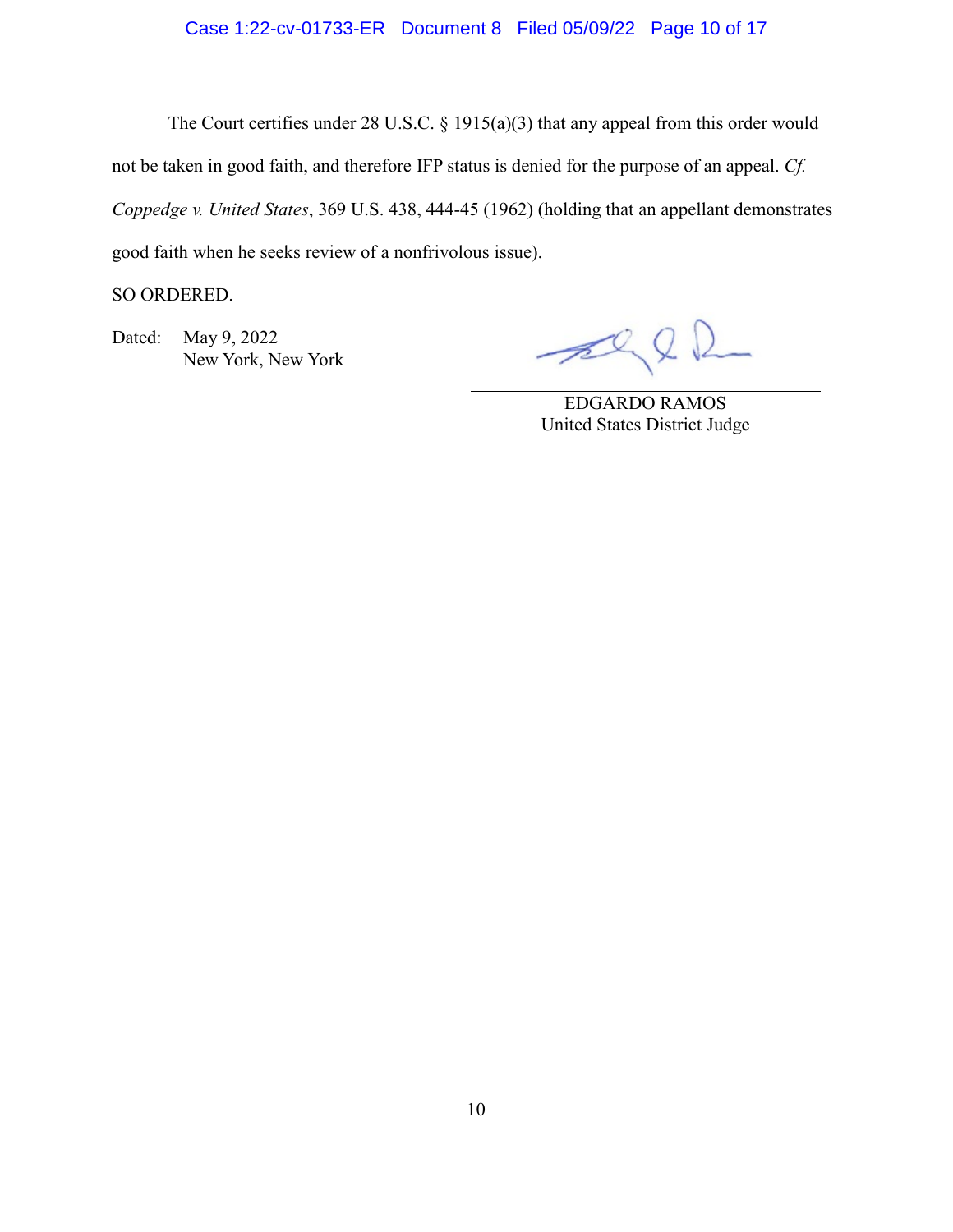### **DEFENDANT AND SERVICE ADDRESS**

 $1.$ Michelle Foggie Clerk of the Bronx Supreme Court Criminal Division 851 Grand Concourse Bronx, New York 10451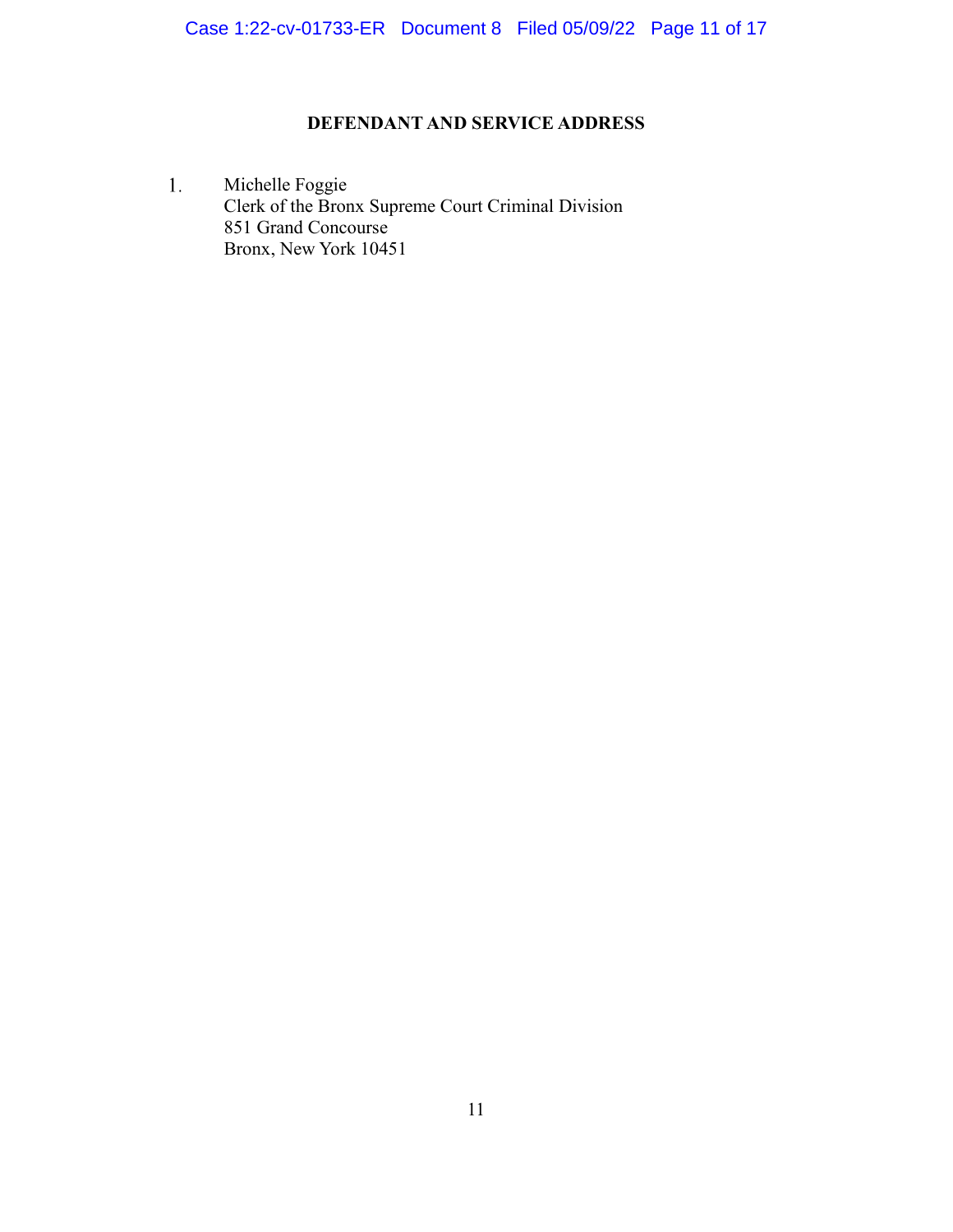# UNITED STATES DISTRICT COURT SOUTHERN DISTRICT OF NEW YORK

Write the full name of each plaintiff.

-against-

 $CV$ 

(Include case number if one has been assigned)

> **COMPLAINT** (Prisoner) **AMENDED**

Do you want a jury trial?  $\Box$  Yes  $\Box$  No

Write the full name of each defendant. If you cannot fit the names of all of the defendants in the space provided, please write "see attached" in the space above and attach an additional sheet of paper with the full list of names. The names listed above must be identical to those contained in Section IV.

## **NOTICE**

The public can access electronic court files. For privacy and security reasons, papers filed with the court should therefore *not* contain: an individual's full social security number or full birth date; the full name of a person known to be a minor; or a complete financial account number. A filing may include *only*: the last four digits of a social security number; the year of an individual's birth; a minor's initials; and the last four digits of a financial account number. See Federal Rule of Civil Procedure 5.2.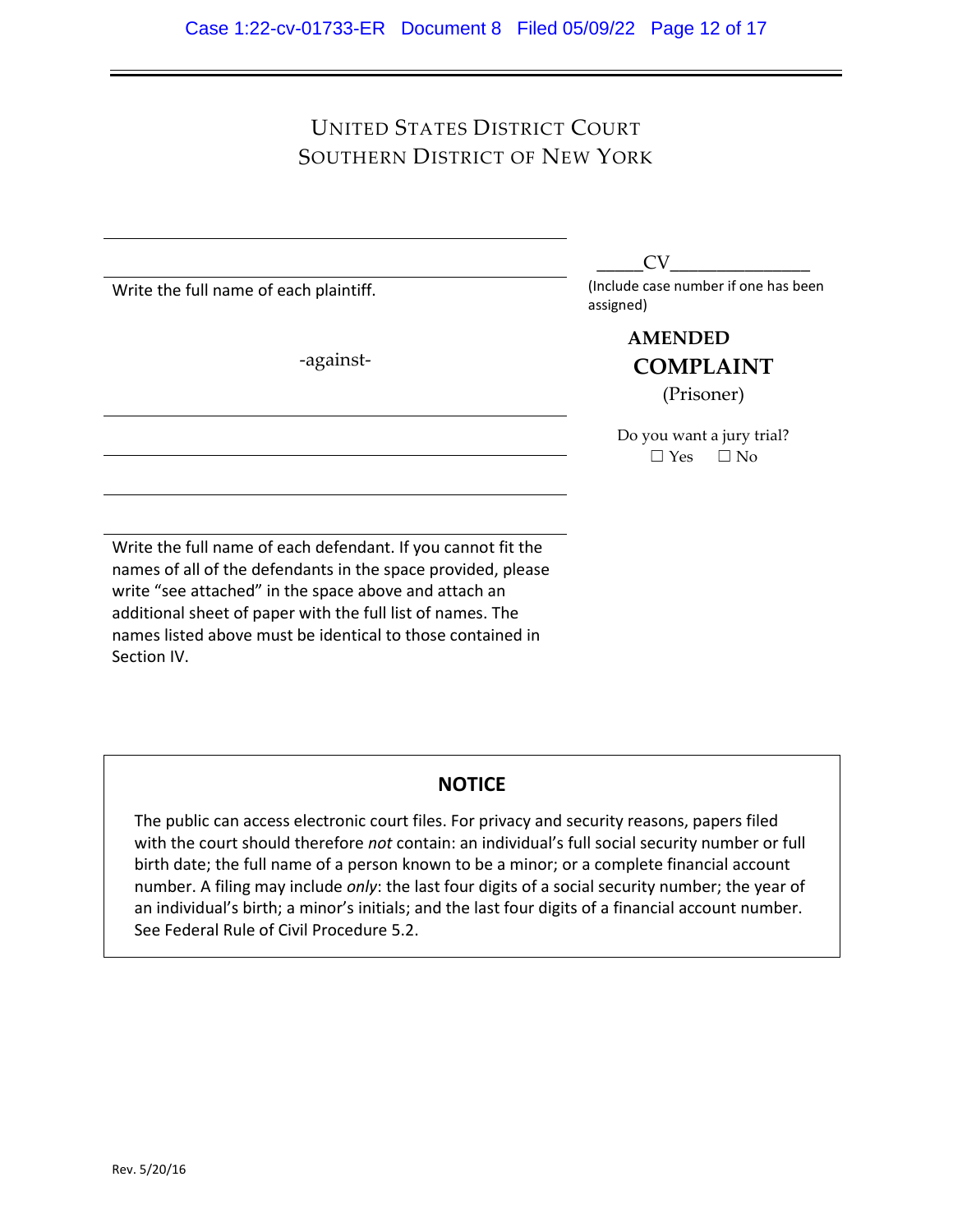### **I. LEGAL BASIS FOR CLAIM**

State below the federal legal basis for your claim, if known. This form is designed primarily for prisoners challenging the constitutionality of their conditions of confinement; those claims are often brought under 42 U.S.C. § 1983 (against state, county, or municipal defendants) or in a "*Bivens*" action (against federal defendants).

- $\Box$  Violation of my federal constitutional rights
- ☐ Other:

### **II. PLAINTIFF INFORMATION**

Each plaintiff must provide the following information. Attach additional pages if necessary.

| <b>First Name</b>                                                                                                                                                              | Middle Initial | Last Name    |          |  |  |  |
|--------------------------------------------------------------------------------------------------------------------------------------------------------------------------------|----------------|--------------|----------|--|--|--|
|                                                                                                                                                                                |                |              |          |  |  |  |
| State any other names (or different forms of your name) you have ever used, including any name<br>you have used in previously filing a lawsuit.                                |                |              |          |  |  |  |
| Prisoner ID # (if you have previously been in another agency's custody, please specify each agency<br>and the ID number (such as your DIN or NYSID) under which you were held) |                |              |          |  |  |  |
| <b>Current Place of Detention</b>                                                                                                                                              |                |              |          |  |  |  |
| <b>Institutional Address</b>                                                                                                                                                   |                |              |          |  |  |  |
| County, City                                                                                                                                                                   |                | <b>State</b> | Zip Code |  |  |  |
| <b>PRISONER STATUS</b><br>III.                                                                                                                                                 |                |              |          |  |  |  |
| Indicate below whether you are a prisoner or other confined person:                                                                                                            |                |              |          |  |  |  |
| Pretrial detainee                                                                                                                                                              |                |              |          |  |  |  |
| Civilly committed detainee                                                                                                                                                     |                |              |          |  |  |  |
| Immigration detainee                                                                                                                                                           |                |              |          |  |  |  |
| Convicted and sentenced prisoner                                                                                                                                               |                |              |          |  |  |  |
| Other:                                                                                                                                                                         |                |              |          |  |  |  |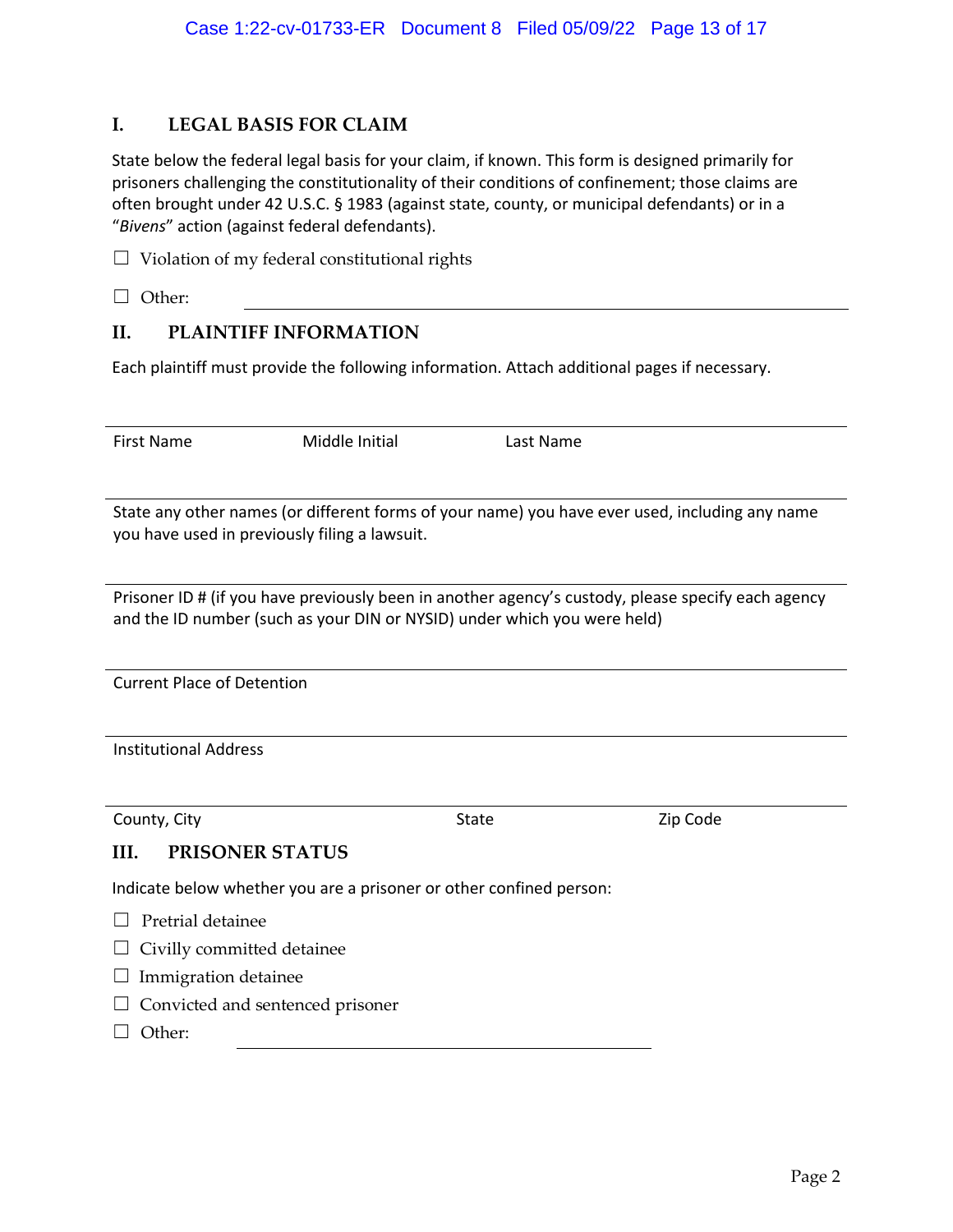## **IV. DEFENDANT INFORMATION**

To the best of your ability, provide the following information for each defendant. If the correct information is not provided, it could delay or prevent service of the complaint on the defendant. Make sure that the defendants listed below are identical to those listed in the caption. Attach additional pages as necessary.

| Defendant 1: |                                                                                     |           |          |  |  |  |
|--------------|-------------------------------------------------------------------------------------|-----------|----------|--|--|--|
|              | <b>First Name</b>                                                                   | Last Name | Shield # |  |  |  |
|              | Current Job Title (or other identifying information)                                |           |          |  |  |  |
|              | <b>Current Work Address</b>                                                         |           |          |  |  |  |
|              | County, City                                                                        | State     | Zip Code |  |  |  |
| Defendant 2: | <b>First Name</b>                                                                   | Last Name | Shield # |  |  |  |
|              | Current Job Title (or other identifying information)                                |           |          |  |  |  |
|              | <b>Current Work Address</b>                                                         |           |          |  |  |  |
|              | County, City                                                                        | State     | Zip Code |  |  |  |
| Defendant 3: |                                                                                     |           |          |  |  |  |
|              | <b>First Name</b>                                                                   | Last Name | Shield # |  |  |  |
|              | Current Job Title (or other identifying information)<br><b>Current Work Address</b> |           |          |  |  |  |
|              |                                                                                     |           |          |  |  |  |
|              | County, City                                                                        | State     | Zip Code |  |  |  |
| Defendant 4: | <b>First Name</b>                                                                   | Last Name | Shield # |  |  |  |
|              | Current Job Title (or other identifying information)                                |           |          |  |  |  |
|              | <b>Current Work Address</b>                                                         |           |          |  |  |  |
|              | County, City                                                                        | State     | Zip Code |  |  |  |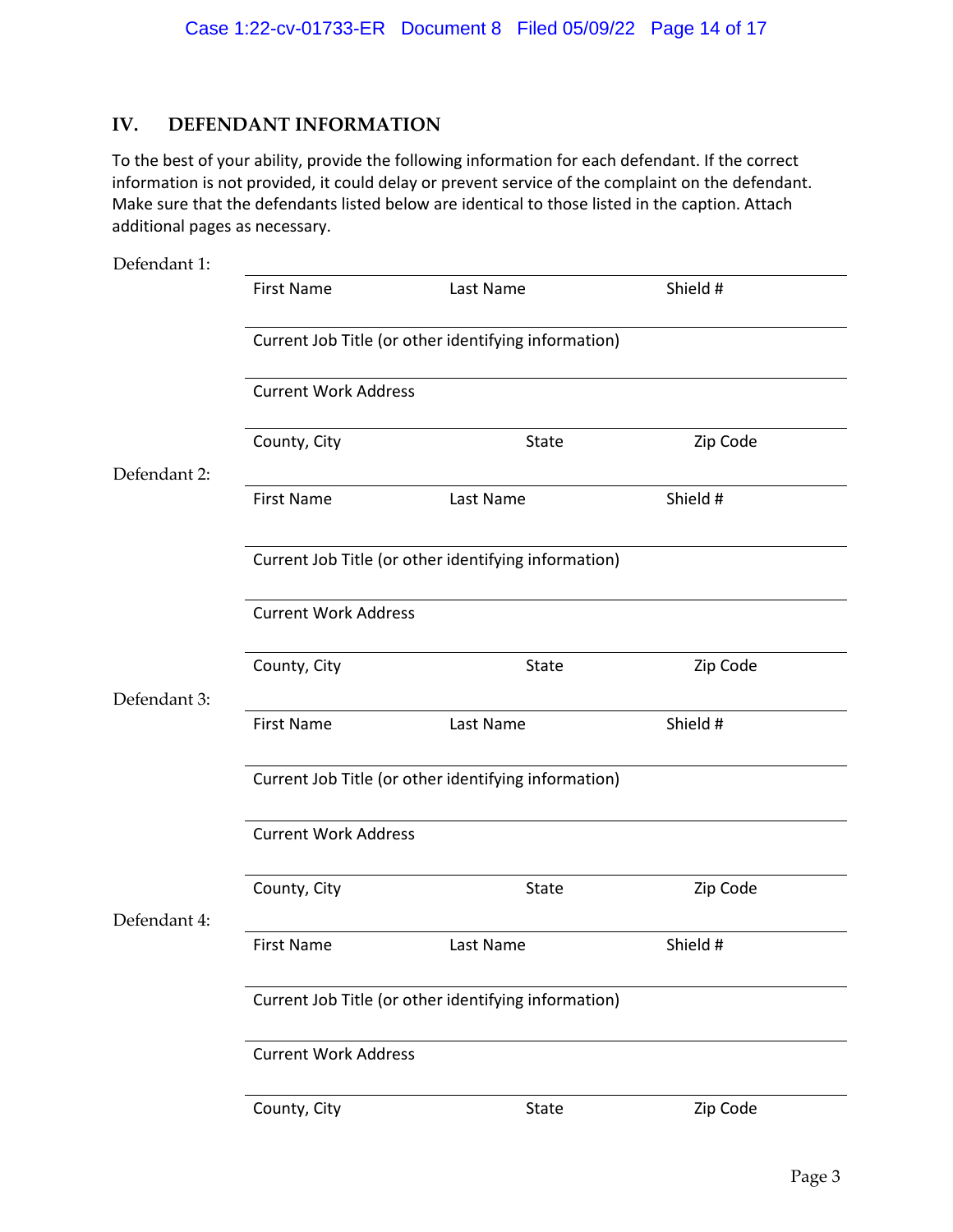## **V. STATEMENT OF CLAIM**

Place(s) of occurrence:

Date(s) of occurrence:

**FACTS:** 

State here briefly the FACTS that support your case. Describe what happened, how you were harmed, and how each defendant was personally involved in the alleged wrongful actions. Attach additional pages as necessary.

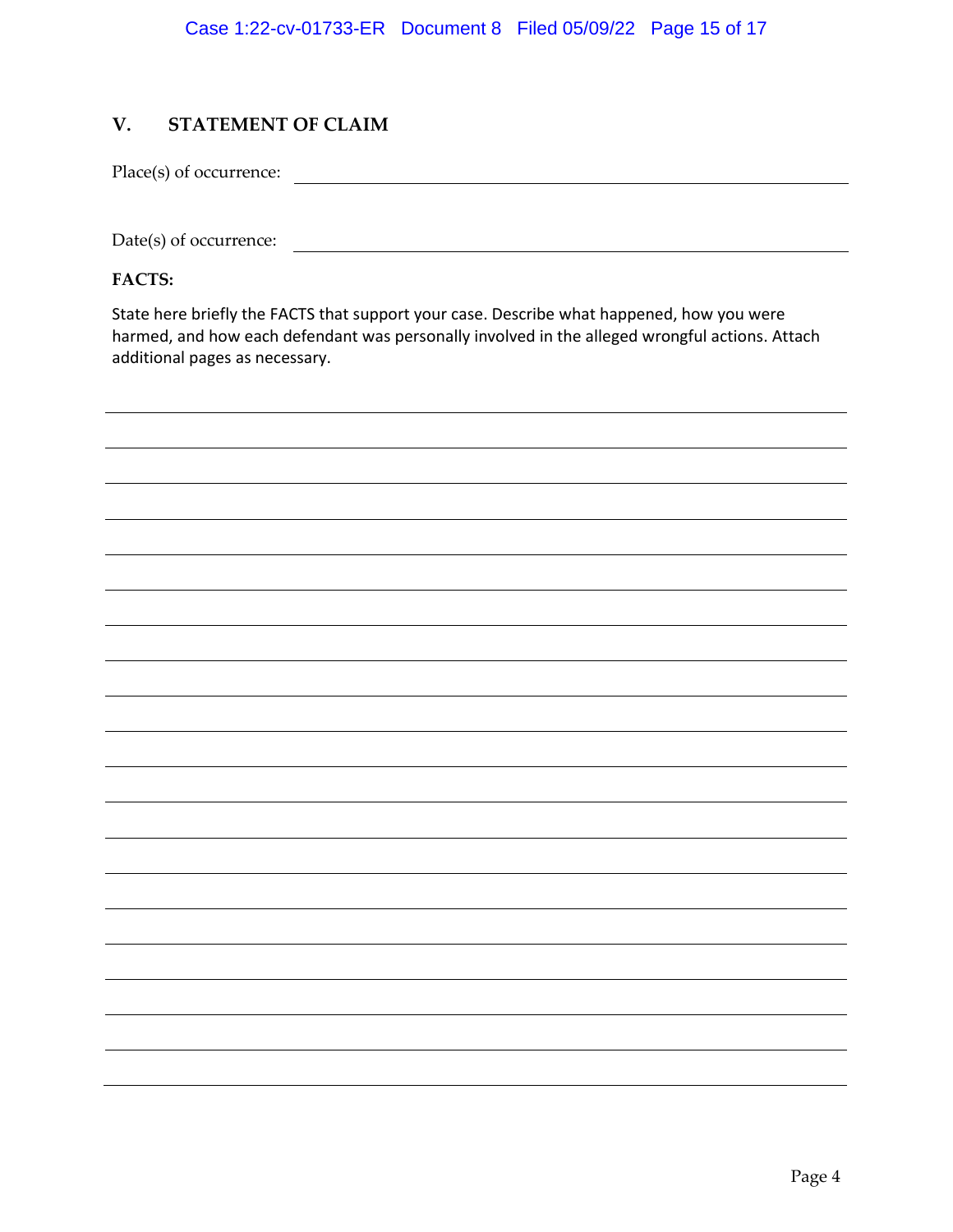### **INJURIES:**

If you were injured as a result of these actions, describe your injuries and what medical treatment, if any, you required and received.

### **VI. RELIEF**

State briefly what money damages or other relief you want the court to order.